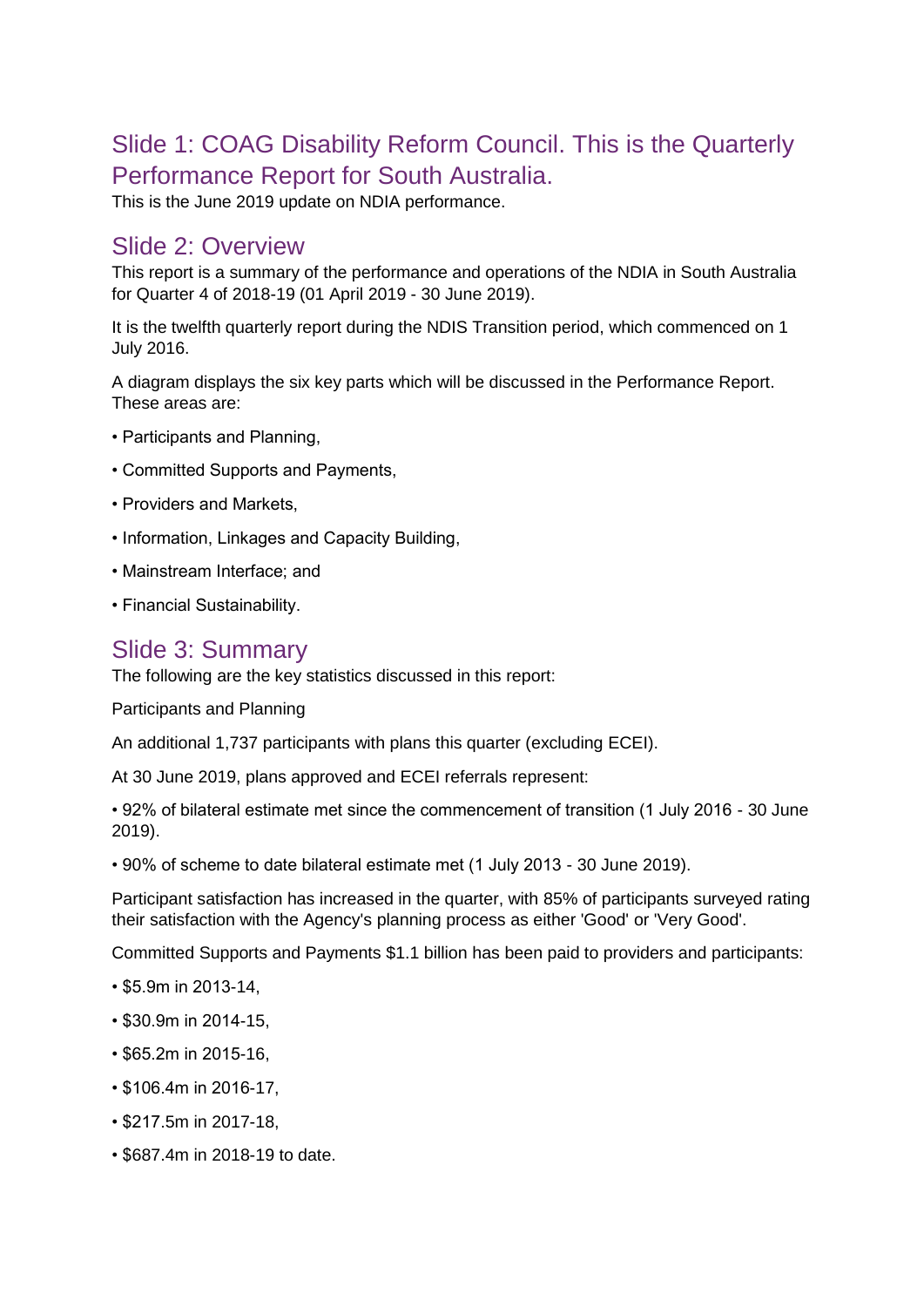Overall,

- 54% of committed supports were utilised in 2013-14,
- 61% in 2014-15,
- 61% in 2015-16,
- 56% in 2016-17,
- 59% in 2017-18.

The 2018-19 experience is still emerging.

The lower proportion of utilisation in 2016-17 and 2017-18 reflects the increased amount of participants who received their first plans in these years. Participants tend to utilise less of their first plan, compared with their second and subsequent plans, as it takes time to familiarise with the NDIS and decide which supports to use.

#### Providers and Markets

There were 6,115 registered providers at 30 June 2019, representing a 37% increase for the quarter.

19% of registered providers were active at 30 June 2019.

42% of registered providers are individuals/sole traders.

25% of registered providers are receiving 80-95% of payments made by the NDIA.

The new NDIS Quality and Safeguard Commission (NQSC) has been established to regulate providers in NSW and SA from 1 July 2018.

The number of approved providers in South Australia has increased mainly due to the 'National approach' taken by the NQSC, where any provider in NSW which has been verified is automatically approved in both States.

Mainstream Interface

92% of active participants with a plan approved in 2018-19 Q4 access mainstream services.

## Slide 4: Part 1: Participants and Planning

The NDIS in South Australia continues to grow with 1,737 additional participants with approved plans this quarter.

In total, over 29,000 participants have now been supported by the NDIS in South Australia, with 47% receiving support for the first time.

#### Slide 5: Summary

The NDIS is fully operational and available in all areas of South Australia.

The following are the key statistics on Participants and Planning:

29,034 participants are now being supported by the NDIS in South Australia, including children in the ECEI program.

1,737 initial plans approved in 2018-19 Q4, excluding children in the ECEI program (representing 6% growth since last quarter).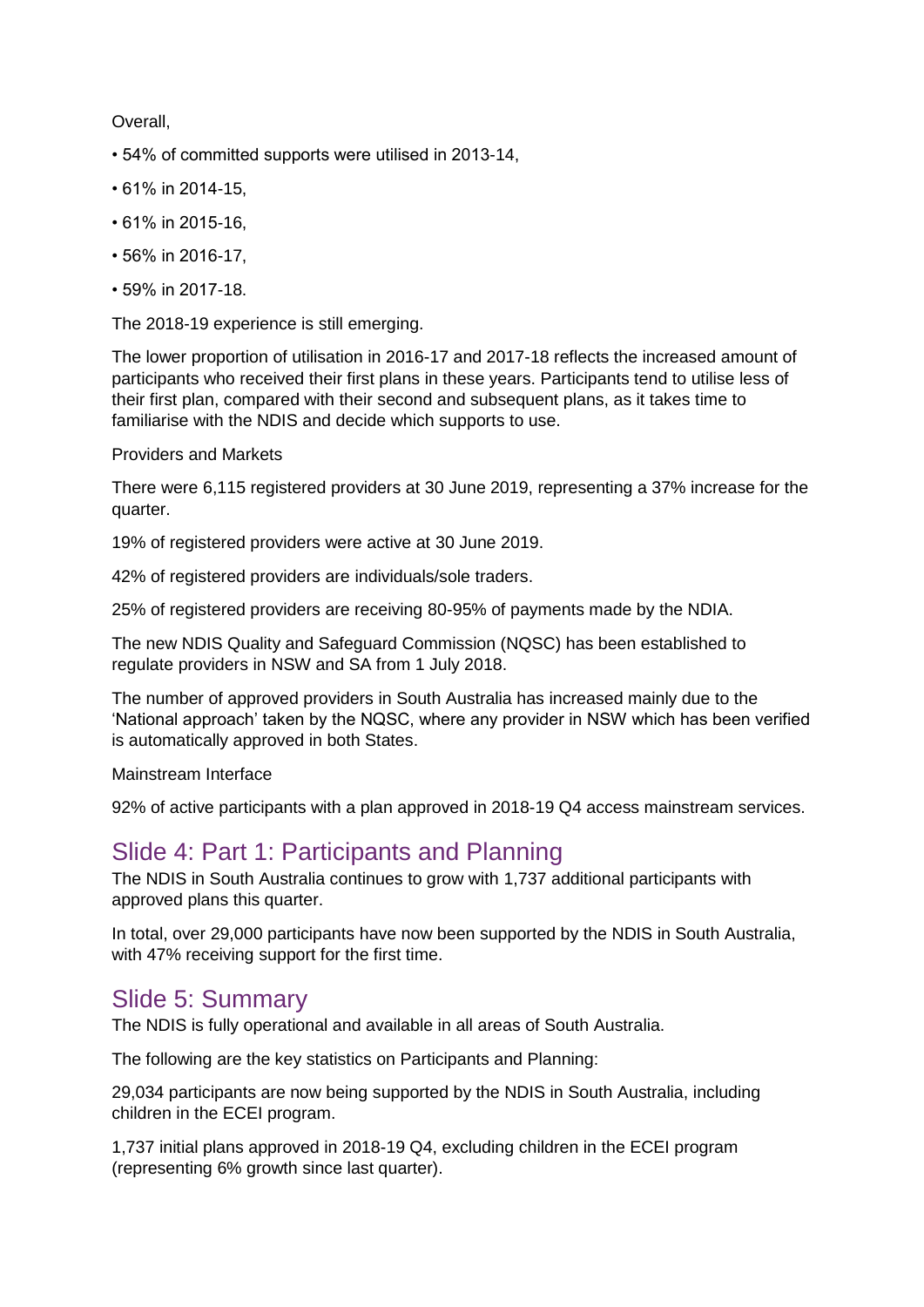8 children are being supported in the ECEI program, with 6 additional referrals to the ECEI gateway confirmed in 2018-19 Q4.

13,772 people are now receiving support for the first time.

92% of bilateral estimate met since the commencement of transition (1 July 2016 to 30 June 2019).

90% of scheme to date bilateral estimate met (1 July 2013 to 30 June 2019).

## Slide 6: Quarterly Intake

There are three charts. The first chart displays the number of participants with access met (Eligible) by Participant Entry point. The second chart displays the number of participants with approved plans by Participant Entry Point. The third chart displays the number of participants with approved plans by Participant Pathway Type.

#### 2018-19 Q4

Of the 1,072 participants deemed 'eligible' this quarter 82% were 'New' participants (i.e. had not transitioned from an existing State/Territory or Commonwealth program).

Of the 1,737 plan approvals this quarter, 59% were 'New' participants (i.e. had not transitioned from an existing State/Territory or Commonwealth program), 84% entered with a permanent disability and 129 were previously confirmed as ECEI at 31 March 2019.

The diagram displays the following key statistics on quarterly intake:

1,460 access decisions.

- 1,072 access met.
- 1,737 plan approvals (excluding ECEI).
- 6 ECEI.

## Slide 7: Quarterly Intake Detail

A chart displays the change in plan approvals between the current and previous quarter.

Plan approval numbers have increased from 27,289 at the end of 2018-19 Q3 to 29,026 by the end of 2018-19 Q4, an increase of 1,737 approvals.

At the end of the quarter, 8 children are being supported in the ECEI gateway. Of these, 2 were previously confirmed as ECEI at 31 March 2018 and an additional 6 children entered the gateway this quarter.

The number of confirmed ECEI referrals reduced since 31 March 2019 mainly due to children who were in the ECEI gateway having an initial plan approved during the quarter. Children have also moved out of the ECEI gateway since 31 March 2019 for other reasons including where the child has been referred to appropriate mainstream services.

Overall, 1,134 participants with approved plans have exited the Scheme, resulting in 27,900 active participants (including ECEI) as at 30 June 2019.

There were 6,414 plan reviews this quarter. This figure relates to all participants who have entered the scheme.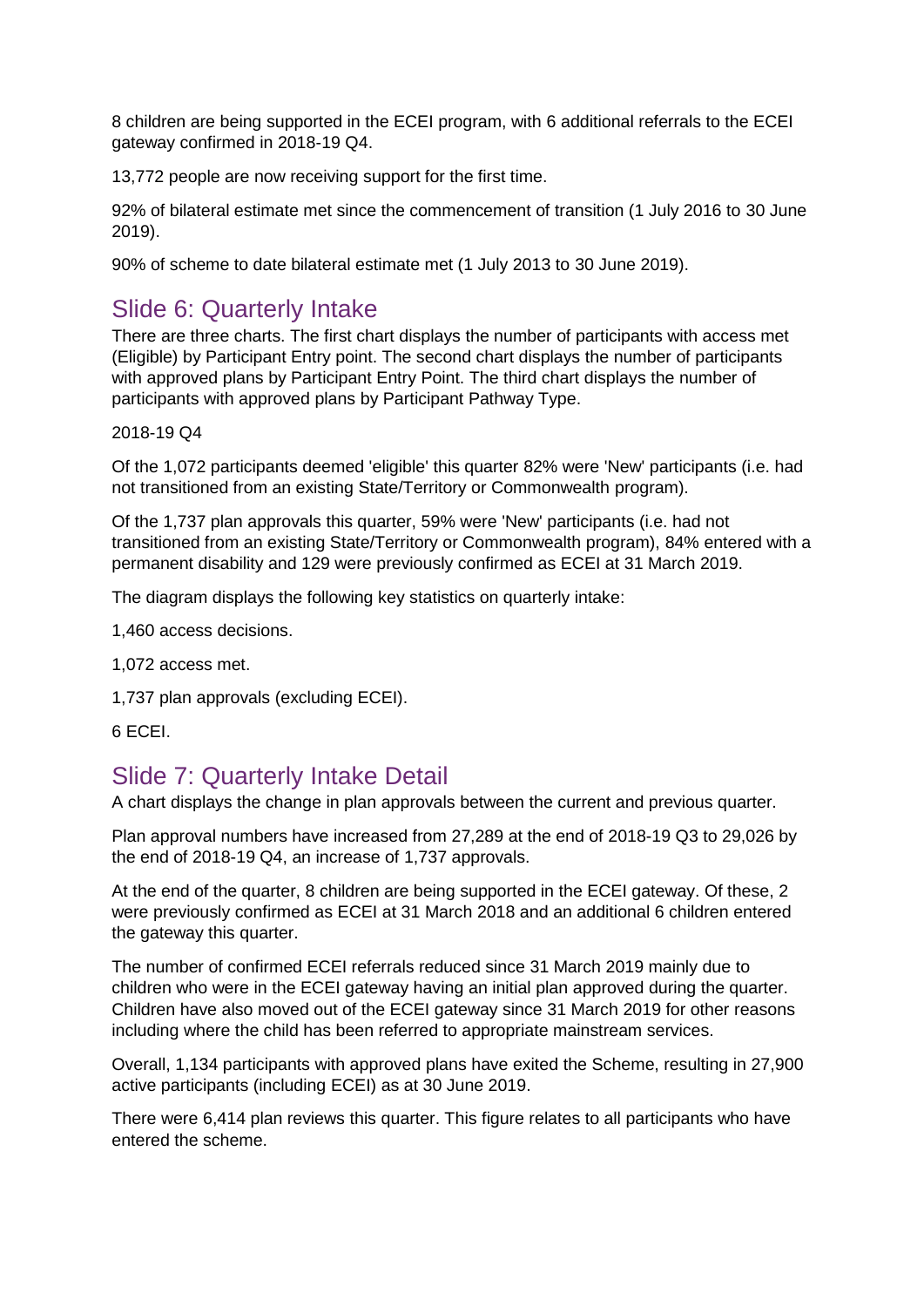# Slide 8: Cumulative Position

There are two charts. The first chart displays the comparison between the cumulative plan approvals and the bilateral estimate per quarter. The second chart displays the number of plan approvals by participant referral pathway.

At the end of 2018-19 Q4, the cumulative total number of participants receiving support was 29,034 (including 8 children supported through the ECEI gateway). Of these, 13,056 transitioned from an existing State/Territory program, 2,198 transitioned from an existing Commonwealth program and 13,772 participants are now receiving support for the first time.

Overall, since 1 July 2013, there have been 36,574 people with access decisions.

Cumulative position reporting is inclusive of trial participants for the reported period and represents participants who have or have had an approved plan.

The following are the key statistics on the cumulative position:

92% of bilateral estimate met since the commencement of transition (1 July 2016 to 31 June 2019).

90% of scheme to date bilateral estimate met (1 July 2016 to 30 June 2019).

29,026 plan approvals to date; 29,034 including ECEI confirmed.

## Slide 9: Participant Profiles by Age Group

There are two charts. The first chart displays the number of participants with an approved plan by age group for the current quarter. The second chart displays the percentage of participants with an approved plan by the participant's age group. This chart compares the current quarter against all prior quarters. Around 20% of participants entering in this quarter are aged 55 to 64 years, compared with 11% in prior quarters. Further, 17% of participants entering in this quarter are aged 7 to 14 years, compared with 35% in prior quarters. This is due to the aged based phasing schedule in SA where children were phased in initially, and therefore a higher proportion of adults are now entering the Scheme..

Note 1: Due to the aged based phasing which commenced with children in SA, there are a low number of participants aged 19 and over who entered the Scheme in prior quarters.

Note 2: The age eligibility requirements for the NDIS are based on the age as at the access request date. Participants with their initial plan approved aged 65+ have turned 65 since their access request was received.

## Slide 10: Participant Profiles by Disability Group

There are two charts. The first chart displays the number of participants with an approved plan by disability group for the current quarter. The second chart displays the percentage of participants with an approved plan by the participant's disability group. This chart compares the current quarter against all prior quarters.

Of the participants entering this quarter, 27% have a primary disability group of Autism, compared to 37% in prior months. Further, 13% had a primary disability of Psychosocial disability compared to 4% in prior months. This change in distribution reflects the age mix of participants entering in the quarter compared to previous periods.

Note 1: Of the 323 active participants identified as having an intellectual disability, 25 (8%) have Down syndrome.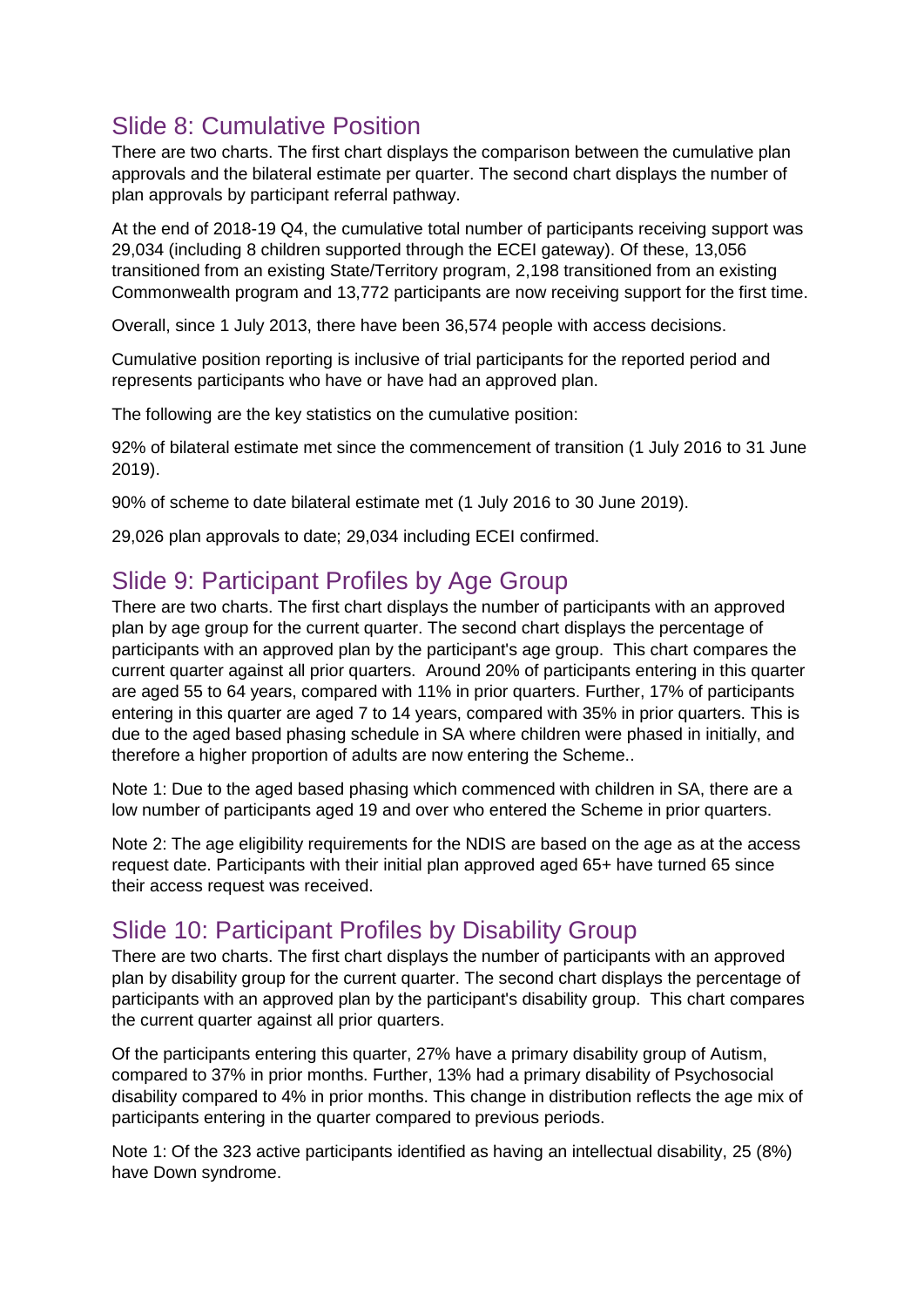Note 2: Since 2017-18 Q1 Developmental Delay and Global Developmental Delay have been reported separately to the Intellectual Disability group.

# Slide 11: Participant Profiles by Level of Function

A chart displays the percentage of participants with an approved plan by the participant's level of function. This chart compares the current quarter against all prior quarters.

For participants with a plan approval in the current quarter:

- 21% of active participants had a relatively high level of function.
- 54% of active participants had a relatively moderate level of function.
- 25% had a relatively low level of function.

These relativities are within the NDIS participant population, and not comparable to the general population.

## Slide 12: Participant Profiles by Gender

The figure on the right displays the amount and percentage of participants with an approved plan per the participant's gender group. This figure compares the current quarter against all prior quarters.

The majority of participants are males.

### Slide 13: Participant Profiles

There are three charts. The first chart displays the percentage of participants with an approved plan by the participant's Aboriginal & Torres-Strait Islander status. The second chart displays the percentage of participants with an approved plan by the participant's Young people in residential aged care status. The third chart displays the percentage of participants with an approved plan by the participant's Culturally and Linguistically Diverse status. All three charts compare the current quarter against all prior quarters.

Of the participants with a plan approved in 2018-19 Q4:

• 7.6% were Aboriginal or Torres Strait Islander, compared with 4.5% in previous periods combined.

• 5.0% were young people in residential aged care, compared with 0.8% in previous periods combined.

• 8.3% were culturally and linguistically diverse, compared with 6.8% in previous periods combined.

The following are the key statistics for the current quarter on Aboriginal & Torres-Strait Islander status.

132 Aboriginal and Torres Strait Islander.

1,505 Not Aboriginal and Torres Strait Islander.

96 Not Stated.

The following are the key statistics for the current quarter on Young people in residential aged care status.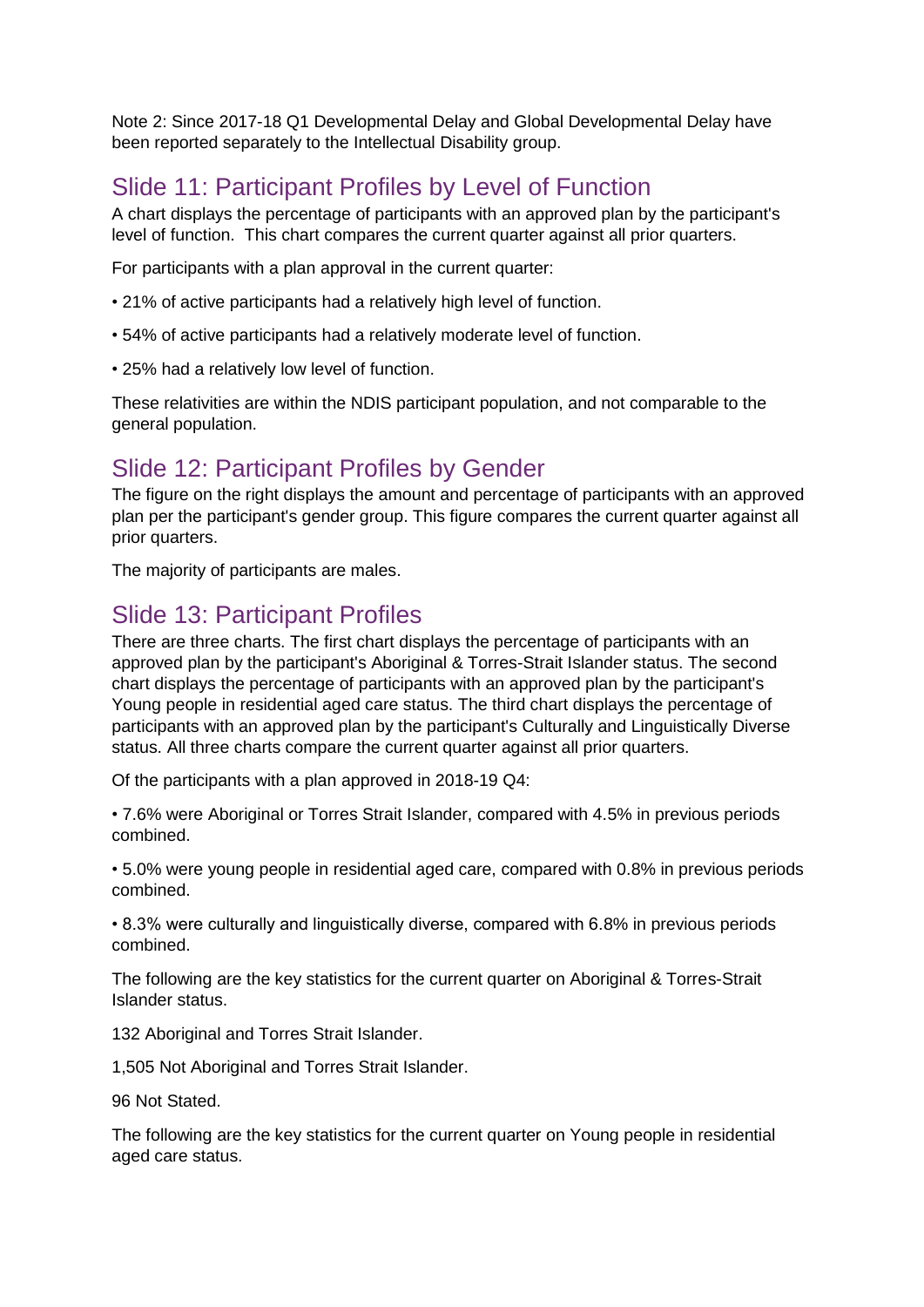86 Young people in residential aged care.

1,647 Young people not in residential aged care.

The following are the key statistics for the current quarter on Culturally and Linguistically Diverse status.

143 Culturally and linguistically diverse.

1,590 Not culturally and linguistically diverse.

0 Not stated.

#### Slide 14: Plan Management Support Coordination

Two charts display the proportion of support coordination and plan management for participants. These charts compare the current quarter against all prior quarters (transition only).

The proportion of participants electing to fully or partly self-manage their plan was higher in 2018-19 Q4 at 21%, compared with 20% in previous quarters combined.

42% of participants who have had a plan approved in 2018-19 Q4 have support coordination in their plan, compared to 37% in previous quarters combined.

#### Slide 15: Plan Activation

Two charts display the proportion of the duration to activate plans. These charts compare participants with initial plans approved in 2018-19 Q1, against those with initial plans approved in prior quarters (transition only).

Plan activation refers to the amount of time between a participant's initial plan being approved, and the date the participant first receives support. In-kind supports are included.

The percentage of participants who activated plans within 90 days of initial plan approval was:

- 85% of participants entering in 2018-19 Q2.
- 84% of participants entering in previous quarters combined.

Plan activation figures are approximations based on payment data. As there is a lag between when the support is provided to a participant, and the payment being made, these statistics are a conservative estimate; it is likely plan activation is faster than presented.

Note: Participants with initial plans approved after the end of 2018-19 Q2 have been excluded from the charts. They are relatively new and it is too early to examine their durations to activation.

#### Slide 16: Participant Outcomes

A chart displays selected key baseline indicators for participants.

This information on participant outcomes has been collected from 99.5% of participants who received their initial plan since 1 July 2016 (when they entered the scheme).

• 67% of participants from school age to 14 are able to make friends outside of family/carers, compared to 60% of participants aged 0 to before school.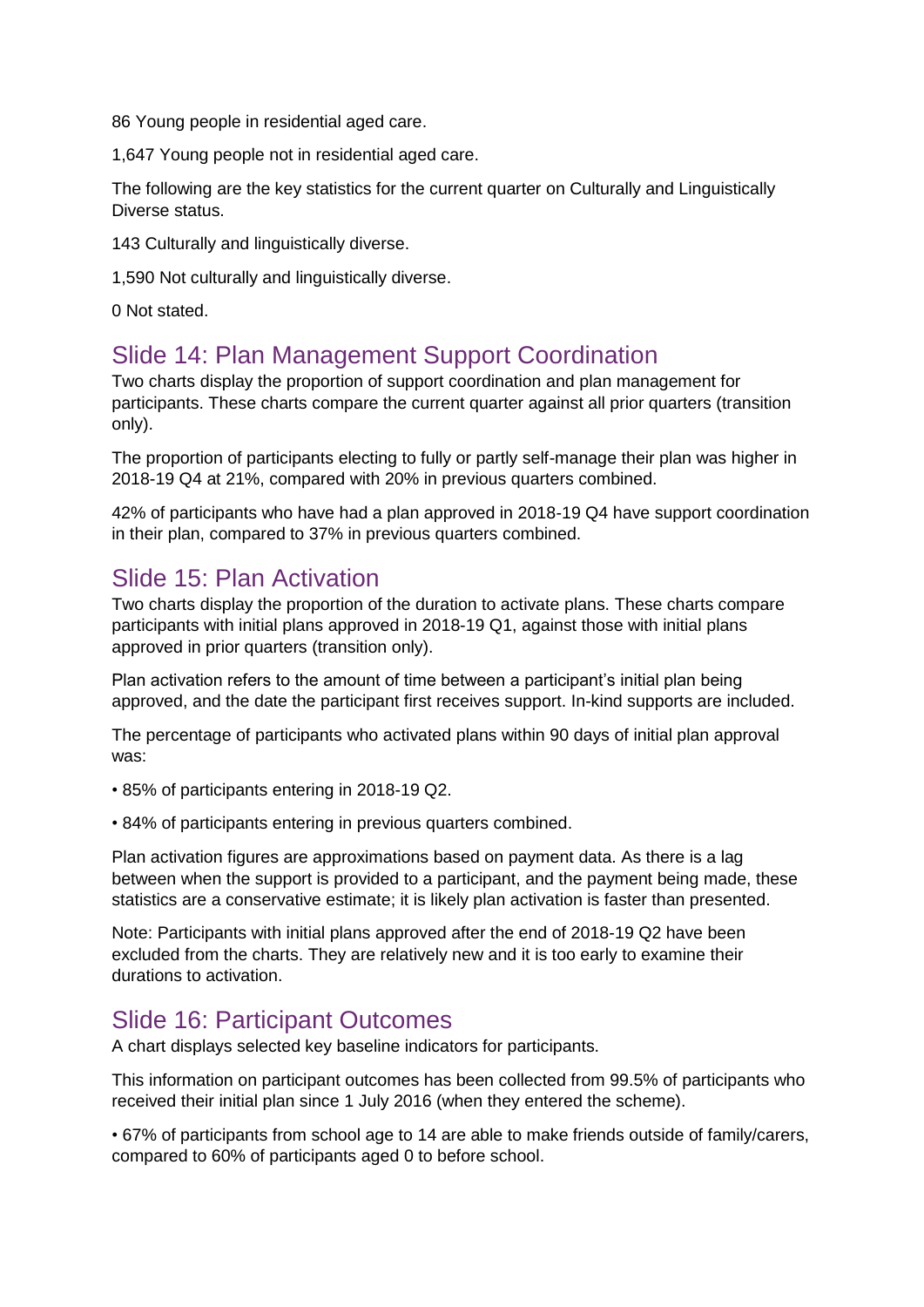• 58% of participants aged 0 to before school are engaged in age appropriate community, cultural or religious activities, compared to 36% - 45% for other age groups.

• 77% of participants from school age to 14 attend school in a mainstream class, compared to 34% of participants aged 15 to 24.

• 28% of participants aged 25 and over have a paid job, compared to 23% of participants aged 15 to 24.

• 67% of participants aged 25 and over choose what they do every day, compared to 52% of participants aged 15 to 24.

#### Slide 17: Family/Carers Outcomes

A chart displays selected key baseline indicators for family and carers of participants.

The percentage of participants' families/carers when they entered the Scheme (baseline indicators):

• working in a paid job was highest for participants aged 0 to 14 (48%).

• able to advocate for their child/family member was highest for participants aged 0 to 14 and participants aged 15 to 24 (78%).

• who have friends and family they can see as often as they like was highest for participants aged 25 and over (57%).

• who feel in control selecting services was highest for participants aged 25 and over (49%).

• who support/plan for their family member through life stage transitions was highest for participants aged 0 to 14 (86%).

#### Slide 18: Has the NDIS helped? Participants

Charts display, from year 1 to year 2, the responses from participants to the question: 'Has the NDIS helped?' split into age categories and life domains.

This data reflects participants' perceptions on whether engagement with the NDIS has helped them.

The NDIA asked the question 'Has the NDIS helped?' to individuals who entered the Scheme between 1 July 2016 and 30 June 2017, after their first year participating in the Scheme and again at the end of their second year of the Scheme.

Participants' perceptions of whether the NDIS has helped improved from year one to year two for those in the age groups School to 14 and 15 to 24. The results were mixed for participants aged 0 to before school.

Note: There was insufficient data to report for participants aged 25 and over for this quarter.

#### Slide 19: Has the NDIS helped? Family/Carers

Charts display, from year 1 to year 2, the percentage of family and carers who thought the NDIS has helped in various domains.

This data reflects families and carers' perceptions on whether engagement with the NDIS has helped them.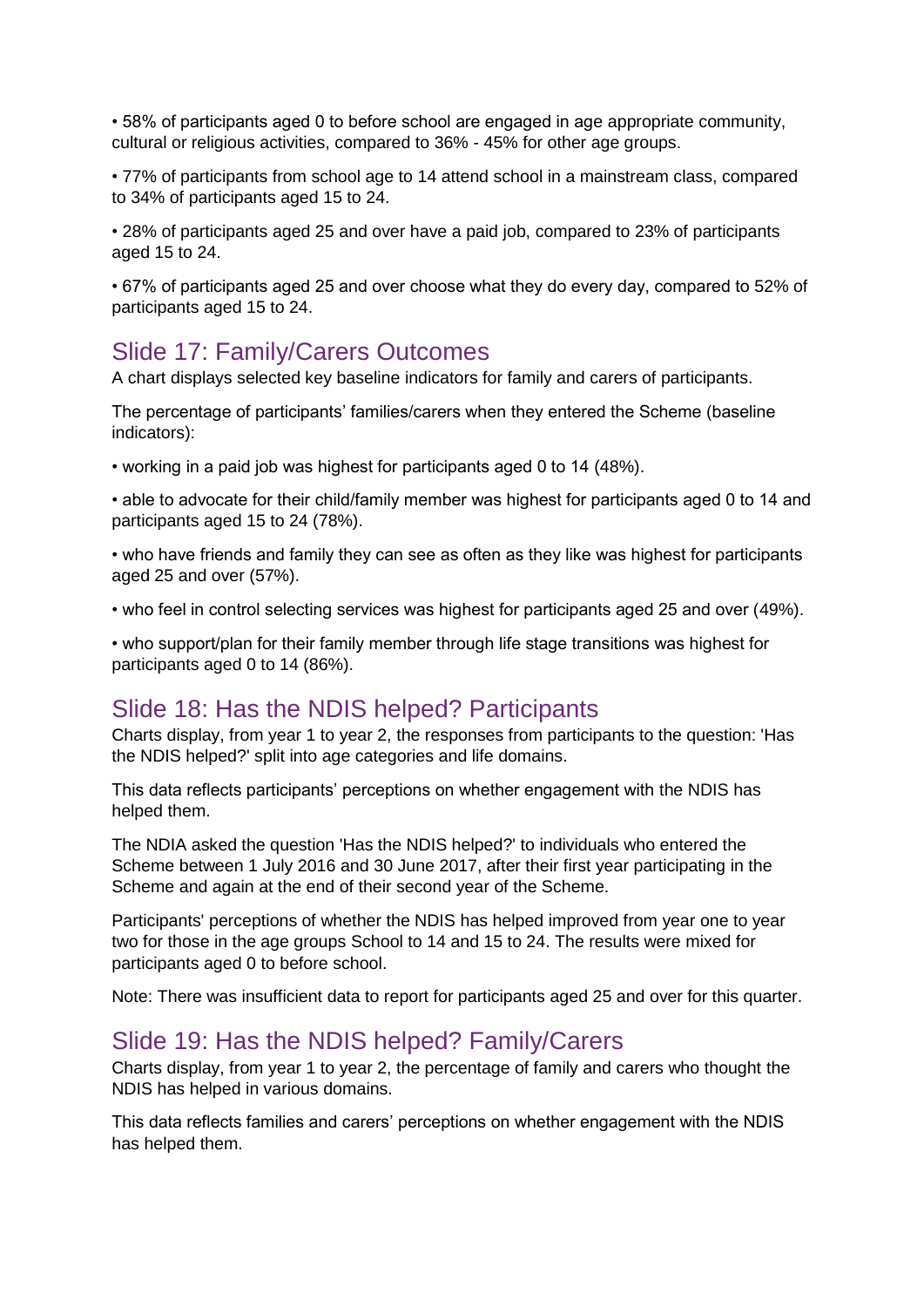The NDIA asked the question 'Has the NDIS helped?' to families and carers of individuals who entered the Scheme between 1 July 2016 and 30 June 2017, after their first year participating in the Scheme and again at the end of their second year of the Scheme.

Changes in family and carers' perceptions of whether the NDIS has helped from year one to year two were mixed.

# Slide 20: Participants in Work

A chart displays, from baseline to year 2, the percentage of participants in paid work by age group.

The NDIA is acutely aware of the benefits that employment brings to participants and tracks employment outcomes to see whether the NDIS has helped participants to find paid work.

Baseline measures on employment are collected as a participant enters the Scheme, after their first year and again at the end of their second year of the Scheme. This data relates to participants who entered the Scheme between 1 July 2016 and 30 June 2017.

Overall, the percentage of participants in paid work increased from 6% to 20%.

Note: There was insufficient data to report for participants aged 25 and over for this quarter.

# Slide 21: Participants involved in community and social activities

A chart displays, from baseline to year 2, the percentage of participants engaged in social activities in their community by age group.

The number of participants engaging in community and social activities is one of the key measures for ensuring quality experiences and outcomes for participants.

For participants who entered the Scheme between 1 July 2016 and 30 June 2017, levels of engagement in community and social activity are being tracked to see whether the NDIS has helped them to increase their participation.

Overall, the percentage of participants engaged in social activities in their communities increased from 32% to 44%.

Note: There was insufficient data to report for participants aged 25 and over for this quarter.

## Slide 22: Participant Satisfaction

A chart displays, by quarter, the proportion of participants describing satisfaction with the Agency's planning process as 'good' or 'very good'.

85% of participants rated their satisfaction with the Agency's planning process as either good or very good in the current quarter. This has increased since the last quarter with sufficient data.

Participant satisfaction under the existing survey method continues to be high, but has been below the trial site level.

Note: Participant satisfaction results are not shown if there is insufficient data in the group.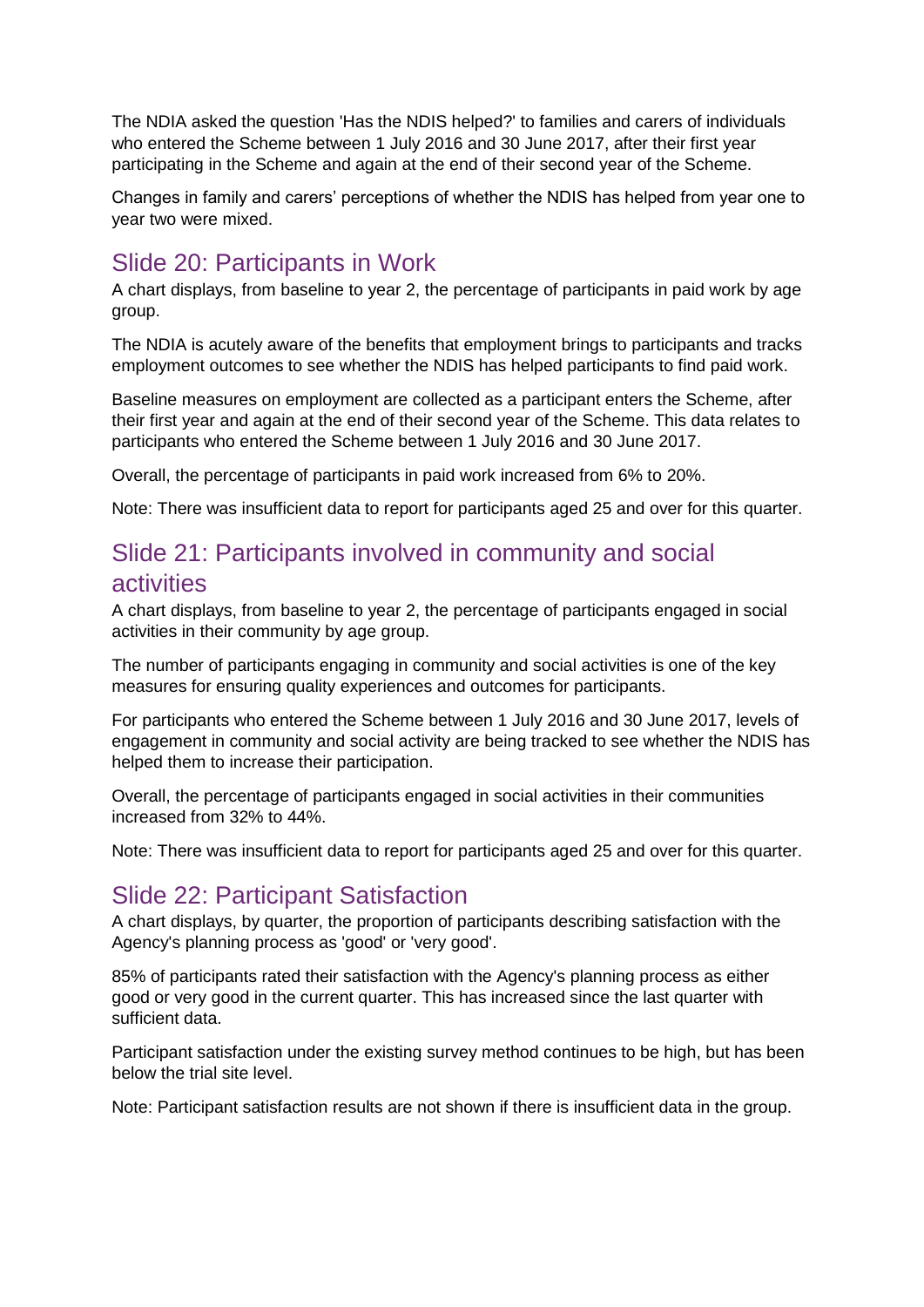# Slide 23: Participant Satisfaction – New Survey Method

A chart displays, for prior quarters compared with the current quarter, the proportion of participants who agreed with statements about different stages of the NDIS participant pathway.

A new participant satisfaction survey has been developed to better record the experience of NDIS participants and their families and carers at different stages of the participant pathway.

It began roll-out on 1 September 2018 and will become the primary tool for analysing participant experience. The new survey is designed to gather data at the four primary stages of the participant pathway:

- Access.
- Pre-planning.
- Planning.
- Plan Review.

There have been improvements in participant satisfaction at all stages of the pathway in this quarter except for the Access stage. Generally, there is still work required to improve participant understanding of the NDIS process and what happens next for individuals at each stage of the process.

#### Slide 24: Part 2: Committed Supports and Payments

Both committed and paid supports to participants are increasing in line with the growing scheme.

Of the \$1.9 billion that has been committed in participant plans, \$1.1 billion has been paid to date.

#### Slide 25: Summary

This section presents information on the amount committed in plans and payments to service providers and participants.

Summary of payments for supports provided by financial year since the NDIS trial was launched in 2013-14:

2013-14: \$5.9m,

2014-15: \$30.9m,

2015-16: \$65.2m,

2016-17: \$106.4m,

2017-18: \$217.5m,

2018-19: \$687.4m.

Percentage of committed supports utilisation by financial year:

2013-14: 54%,

2014-15: 61%,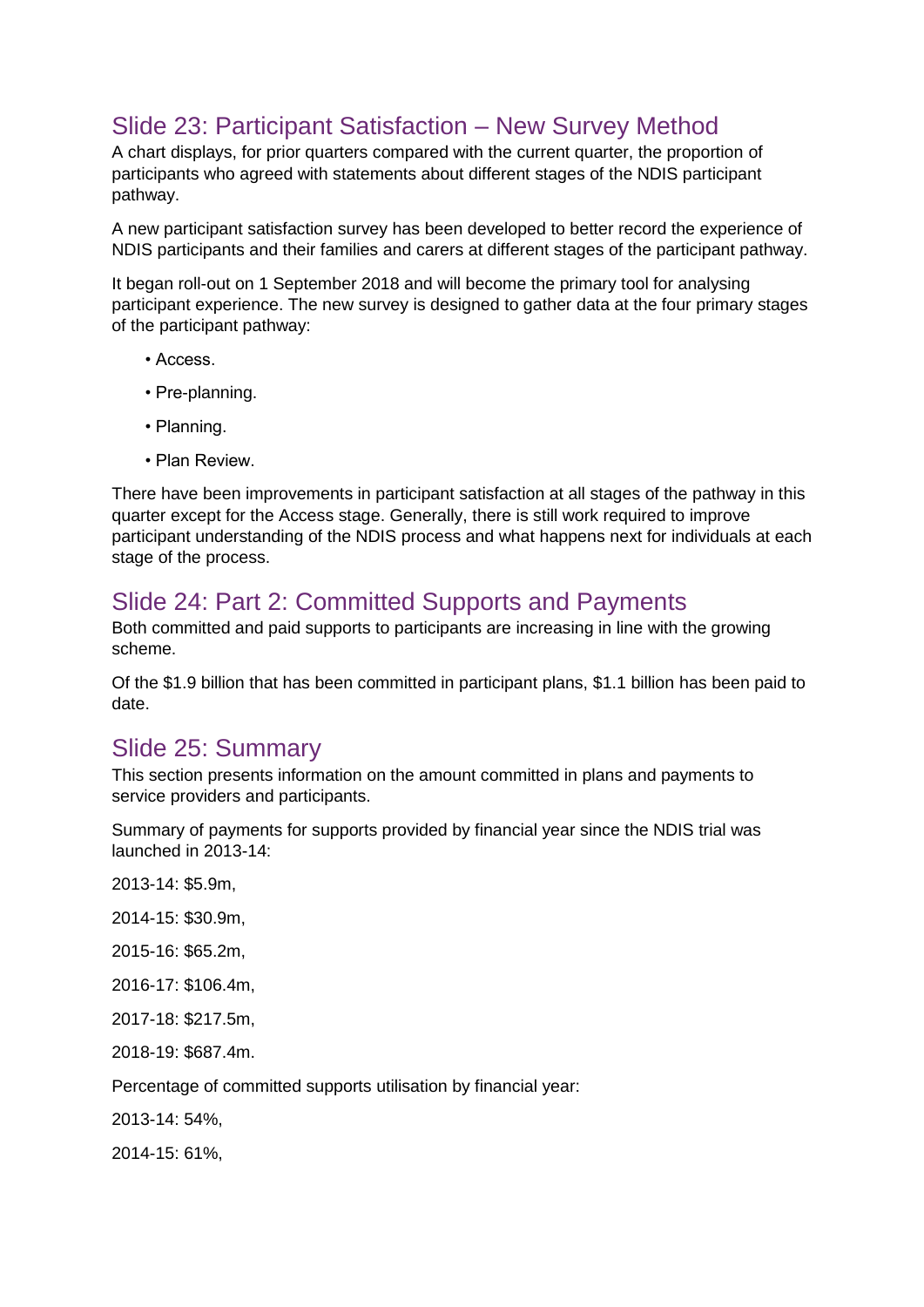2015-16: 61%, 2016-17: 56%, 2017-18: 59%.

Utilisation of committed supports in 2018-19 is still emerging.

## Slide 26: Committed Supports and Payments

A table and a graph show the comparison between the total committed supports and paid support for each year since scheme inception.

This data shows the committed supports by the year they are expected to be provided, in comparison to the committed supports that have been paid.

Of the \$1.9 billion that has been committed in participant plans, \$1.1 billion has been paid to date.

Summary of committed supports paid in financial years since the NDIS trial launched:

2013-14: \$5.9m,

2014-15: \$30.9m,

2015-16: \$65.2m,

2016-17: \$106.4m,

2017-18: \$217.5m,

2018-19: \$687.4m.

## Slide 27: Committed Supports by Cost Band

Two charts (including and excluding SIL) show the comparison of the distribution of average annualised committed supports by cost band for the current and previous quarter.

This quarter, the change in the distribution of average annualised committed supports was driven by the indexation of plans to reflect 2019-20 price changes which was applied on 30 June 2019. This is the case whether Supported Independent Living (SIL) supports are included or excluded in the figures.

## Slide 28: Committed Supports by Age Band

A graph shows the comparison between the average annualised committed supports by age band for the current and previous quarter.

This quarter, supports have increased at each age group with prior quarters. This increase was driven by indexation of plans to reflect 2019-20 price changes which were applied on 30 June 2019.

Average annualised committed supports increase steeply between participants 0-6 through to age 35, stabilising to age 55 and reducing in participants of older ages.

Note: The age eligibility requirements for the NDIS are based on the age as at the access request date. Participants with their initial plan approved aged 65+ have turned 65 since their access request was received.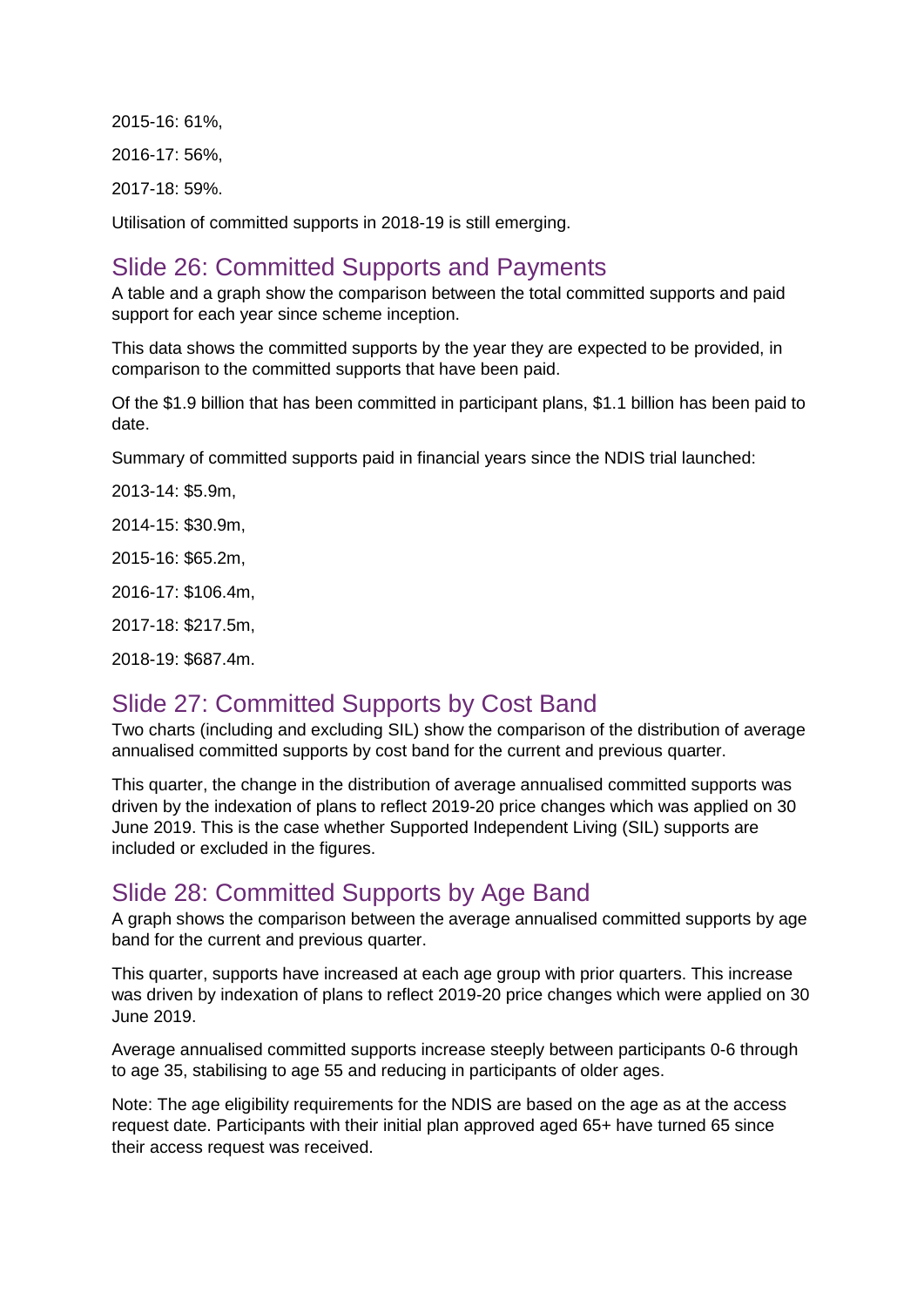# Slide 29: Committed Supports by Disability Group

A graph shows the comparison between the average annualised committed supports by primary disability group for the current and previous quarter.

The highest average annualised committed supports are for participants with Acquired Brain Injury, Cerebral Palsy and Multiple Sclerosis.

## Slide 30: Committed Supports by Level of Function

A graph shows the comparison between the average annualised committed supports by level of function for the current and previous quarter.

The average annualised committed supports generally increase among participants with higher needs.

Note 1: Average annualised committed supports are not shown if there are insufficient data in the group.

Note 2: High, medium and low function is relative within the NDIS population and not comparable to the general population.

## Slide 31: Utilisation of Committed Supports

A graph shows the comparison between the utilisation of committed supports by the year that the support was expected to be provided.

This data demonstrates the utilisation of committed supports by the year they were expected to be provided at 31 December 2018 and 30 June 2019.

As there is a lag between when support is provided and when it is paid, the utilisation in 2018-19 will increase.

Experience shows that participants utilise less of their first plan, compared with their second and subsequent plans, as it takes time to familiarise with the NDIS and decide which supports to use.

There were a large number of participants who received their first plan in 2016-17 and 2017- 18 which largely explains why utilisation rates are lower in these periods.

Experience for 2018-19 is still emerging.

#### Slide 32: Part 3: Providers and Markets

The new NDIS Quality and Safeguards Commission (NQSC) commenced to regulate quality and safeguarding of NDIS supports and services. The NQSC has been active in New South Wales and South Australia from 1 July 2018, and will be active in other jurisdictions starting from 1 July 2019.

The NQSC uses a 'National approach' to approve providers and thus, when a provider that has been approved in NSW or SA is verified by the NQSC, it automatically becomes an approved provider in both States. This is the main reason for the increase in approved providers in South Australia this quarter. The proportion of active providers in each State gives an indication of the providers that are currently servicing participants.

The provider network grows in scale and diversity, increasing participants' access to high quality services.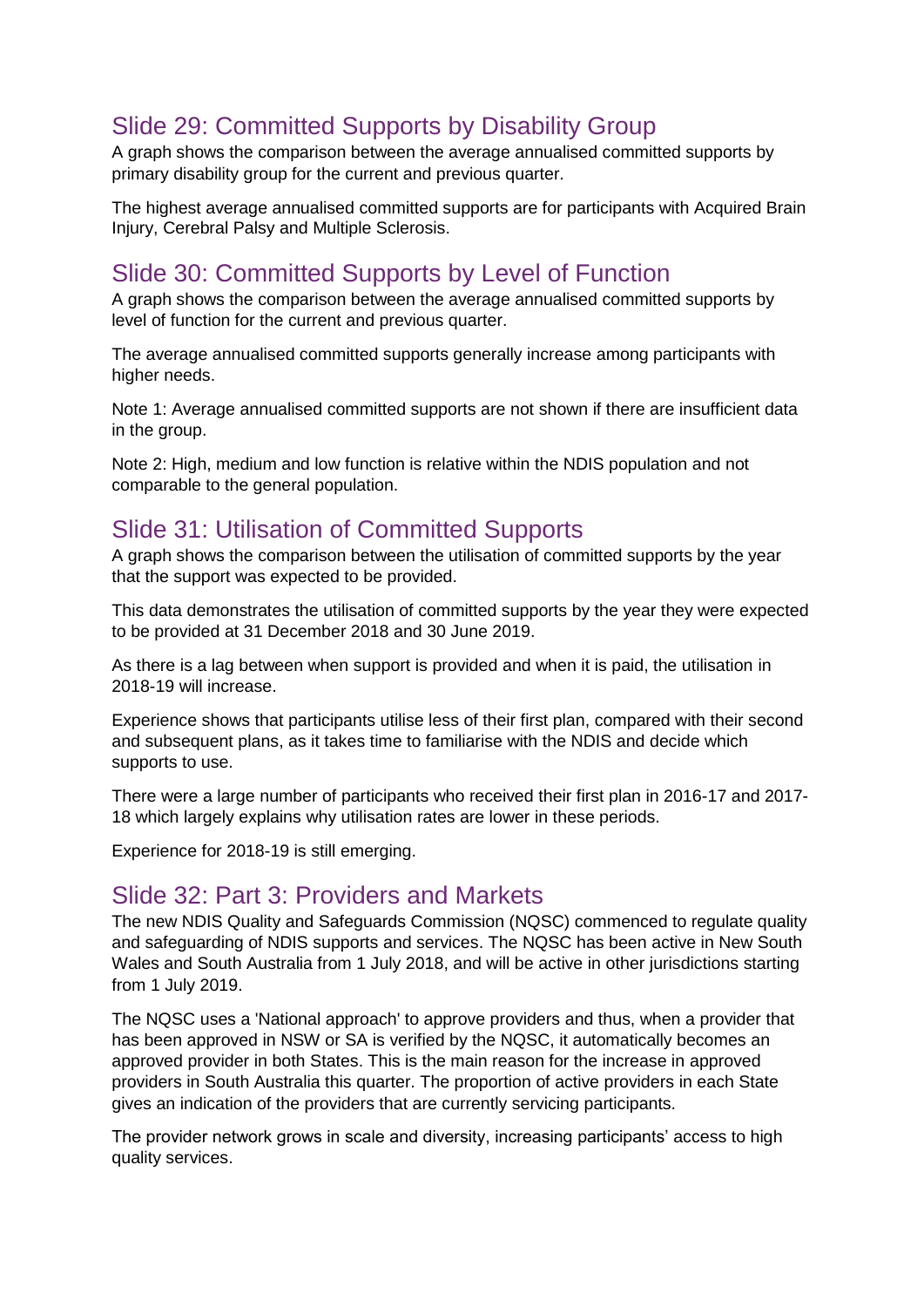There were a total of 6.115 providers at 30 June 2019, representing a 37% increase on last quarter. Of these, 19% were active.

#### Slide 33: Summary

This section contains information on registered service providers and the market, with key provider and market indicators presented.

Provider registration

•To provide supports to NDIS participants, a service provider is required to register and be approved by the NDIA in States/Territories other than New South Wales and South Australia.

•Since 1 July 2018, providers in South Australia and New South Wales register with the NQSC by submitting a registration request, indicating the types of support they are accredited to provide.

How providers interact with participants

•NDIS participants have the flexibility to choose the providers who support them.

•Providers are paid for disability supports and services provided to the participants.

The following are the key statistics:

6,115 approved providers, 19% of which were active in South Australia at 30 June 2019.

80-95% of payments made by the NDIA are received by 25% of providers.

42% of service providers are individuals/sole traders.

Therapeutic supports has the highest number of approved service providers, followed by household tasks and assistance with travel/ transport arrangements.

The new NDIS Quality and Safeguards Commission (NQSC) commenced to regulate quality and safeguarding of NDIS supports and services. The NQSC has been active in New South Wales and South Australia from 1 July 2018, and will be active in other jurisdictions starting from 1 July 2019.

## Slide 34: Providers over time

A chart displays the cumulative number of approved service providers since December 2016 by the type of provider, individual/sole trader or company/organisation.

As at 30 June 2019, there were 6,115 registered service providers, of which 2,560 were individual/sole trader operated businesses and 3,555 were companies or organisations.

42% of approved service providers are individuals/sole traders.

The number of approved service providers increased by 37% from 4,465 to 6,115 in the quarter.

The NQSC uses a 'National approach' to approve providers and thus, when a provider that has been approved in NSW or SA is verified by the NQSC, it automatically becomes an approved provider in both States.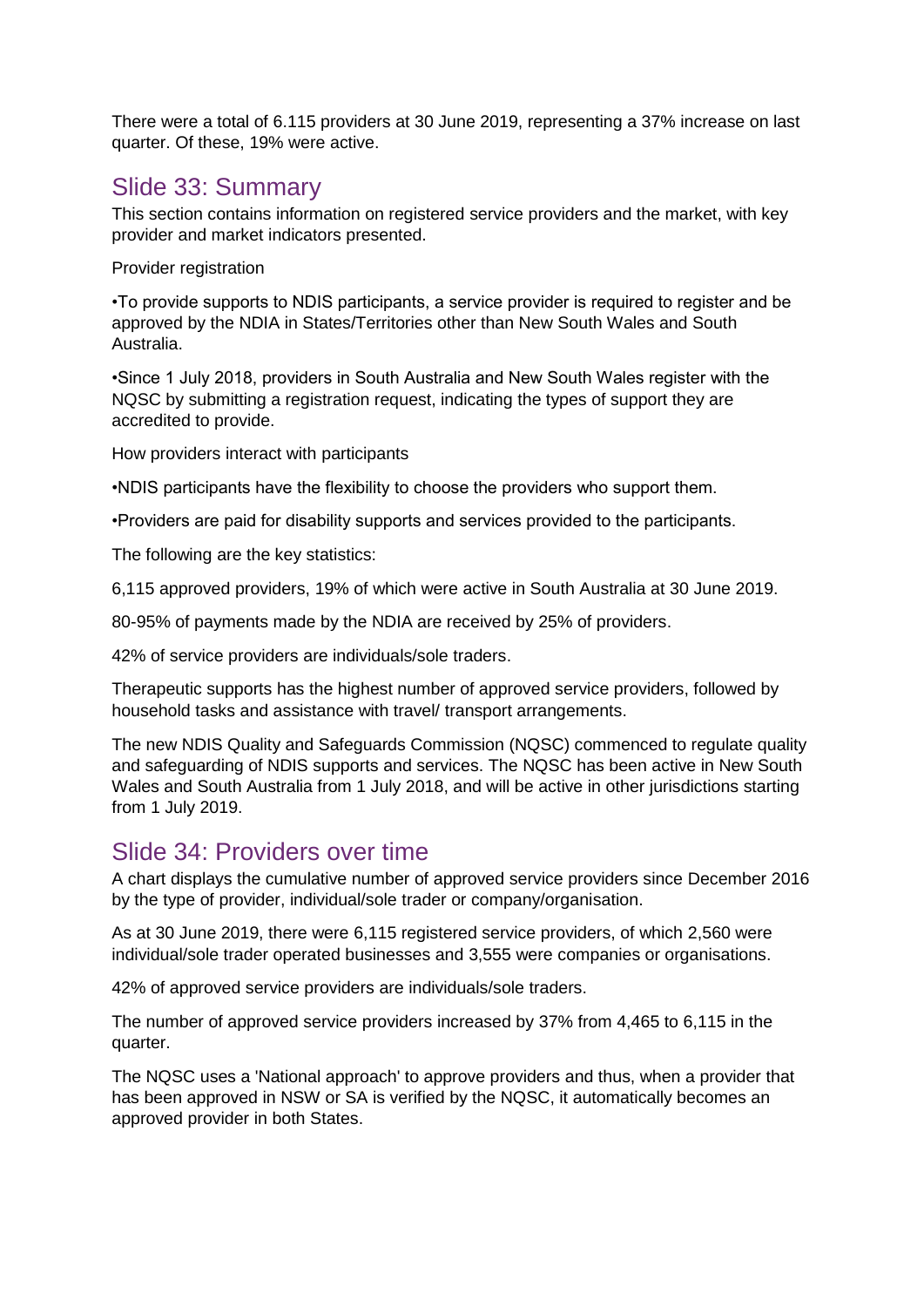# Slide 35: Proportion of Active Providers

The figure displays the proportion of active and not yet active providers.

As at 30 June 2019, 19% of providers were active and 81% were inactive.

Of the total providers, 262 began delivering new supports in the quarter.

The proportion of active providers in each State gives an indication of the providers that are currently servicing participants.

Note: The proportion of active providers in SA is relatively low due to the 'National approach' to verification taken by the NQSC.

### Slide 36: Approved Registration groups

A chart displays the approved providers by the changes in registration group and percentage over the quarter.

The number of approved providers in South Australia has increased mainly due to the 'National approach' taken by the NQSC, where any provider in NSW which has been verified is automatically approved in both States.

The registration groups with the largest numbers of approved providers continue to grow:

- Therapeutic Supports: from 2,169 to 2,529 (17% increase).
- Household Tasks: from 1,106 to 1,856 (68% increase).
- Assistance with travel/transport arrangements: from 864 to 1,338 (55% increase).
- Assistance products for personal care and safety: from 839 to 1,067 (27% increase).
- Innovative Community Participation: from 723 to 1,013 (40% increase).

#### Slide 37: Active Registration groups

A chart displays the active providers by the changes in registration group and percentage over the quarter.

The number of active providers in each registration group has increased for most registration groups over the quarter.

The registration groups with the largest numbers of active providers continue to grow:

- Therapeutic Supports: from 528 to 562 (6% increase).
- Early Intervention supports for early childhood: from 346 to 358 (3% increase).
- Assistance products for personal care and safety: from 170 to 185 (16% increase).

• Assistance in coordinating or managing life stages, transitions and supports: from 146 to 161 (11% increase).

• Participation in community, social and civic activities: from 143 to 161 (13% increase).

#### Slide 38: Market share of top providers

An object displays the market share of the top 25% of providers by registration group.

25% of service providers received 80-95% of the dollars paid for major registration groups.